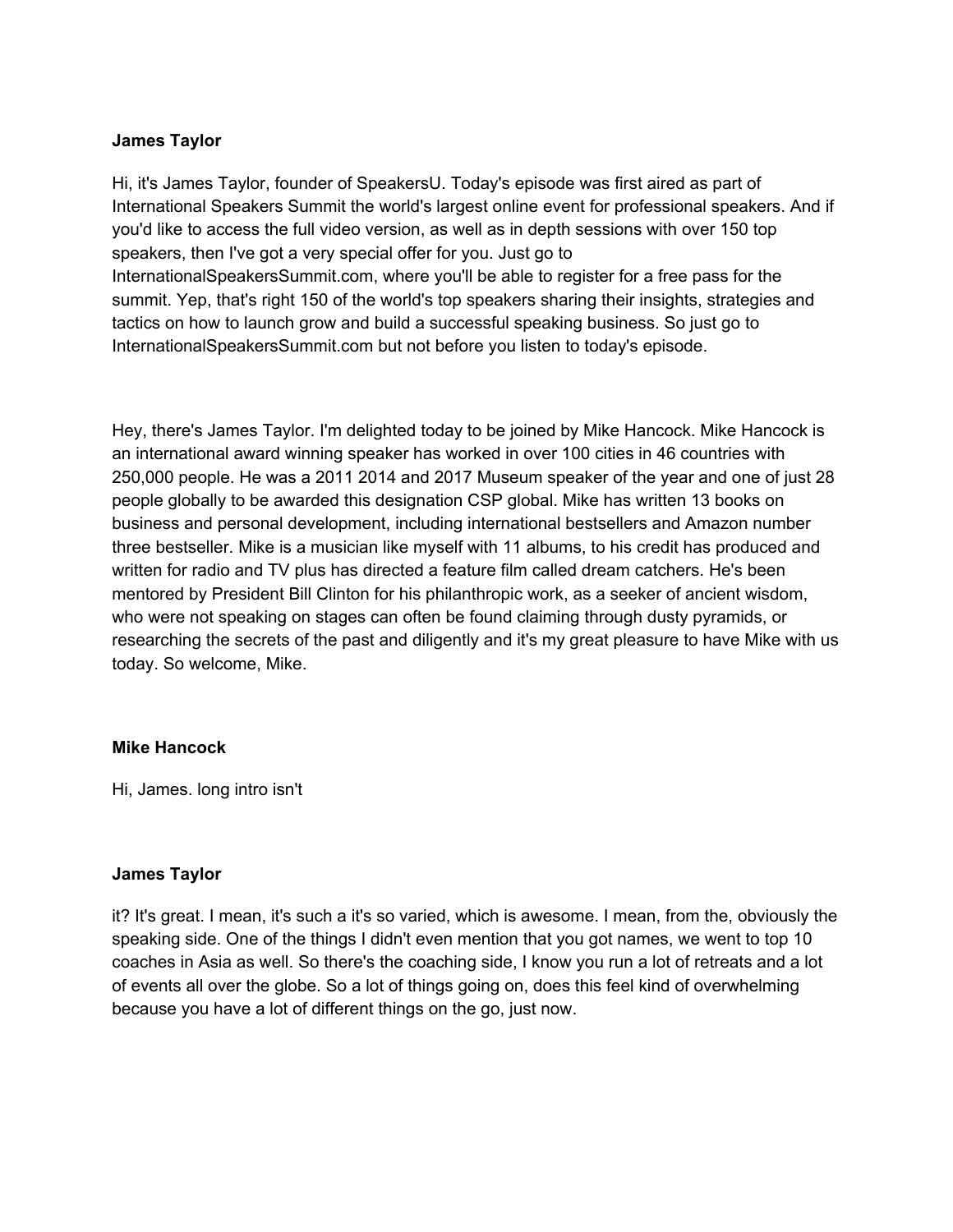## **Mike Hancock**

Occasionally, to be honest. But I took eight months off in 2015. So, so that was good. But up until then, the 10 years before that were pretty hectic. That's for sure.

### **James Taylor**

So what's happening just now what's got your focus at the moment?

### **Mike Hancock**

The really the number one thing that's got my focus at the moment is building a movement called the conscious leadership movement. And it's something that we've literally just started as this is going to hear, where we're in in ducting our founding members now there's 43 of them, initial ones like the Congress, and then there's going to be 432 founding members, which is a sacred number, and then it's going to grow from there. And the concept behind it is to invoke change in the way businesses done, and also were making a difference is as important as making a profit.

## **James Taylor**

So in terms of the ways in which you're kind of getting that message, are they building that move? So you're, you're finding those initial members to help kind of build that movement together? What what are the vehicles for it? Is it going to be primarily events kind of you've run a lot of events before is it going to be you out on the road speaking and putting things together there and talking to people about it or online courses or something completely different?

#### **Mike Hancock**

Actually, it's going to be probably all of the above James, to be honest, we've got we've got our inaugural event coming up for it, which is a global summit that's going to be in Livingston in Victoria Falls in Zambia in 2018. Beautiful, so we're sort of packaging people together for that. But then there's going to be a lot of online forums, discussions, webinars, because people are going to be at all parts of the globe. And then as we tour we're going to be talking about it as well. So it's certainly creating a lot of traction. And I literally launched it 72 hours ago, so it's fresh off the press. It's been it's been two years in the making.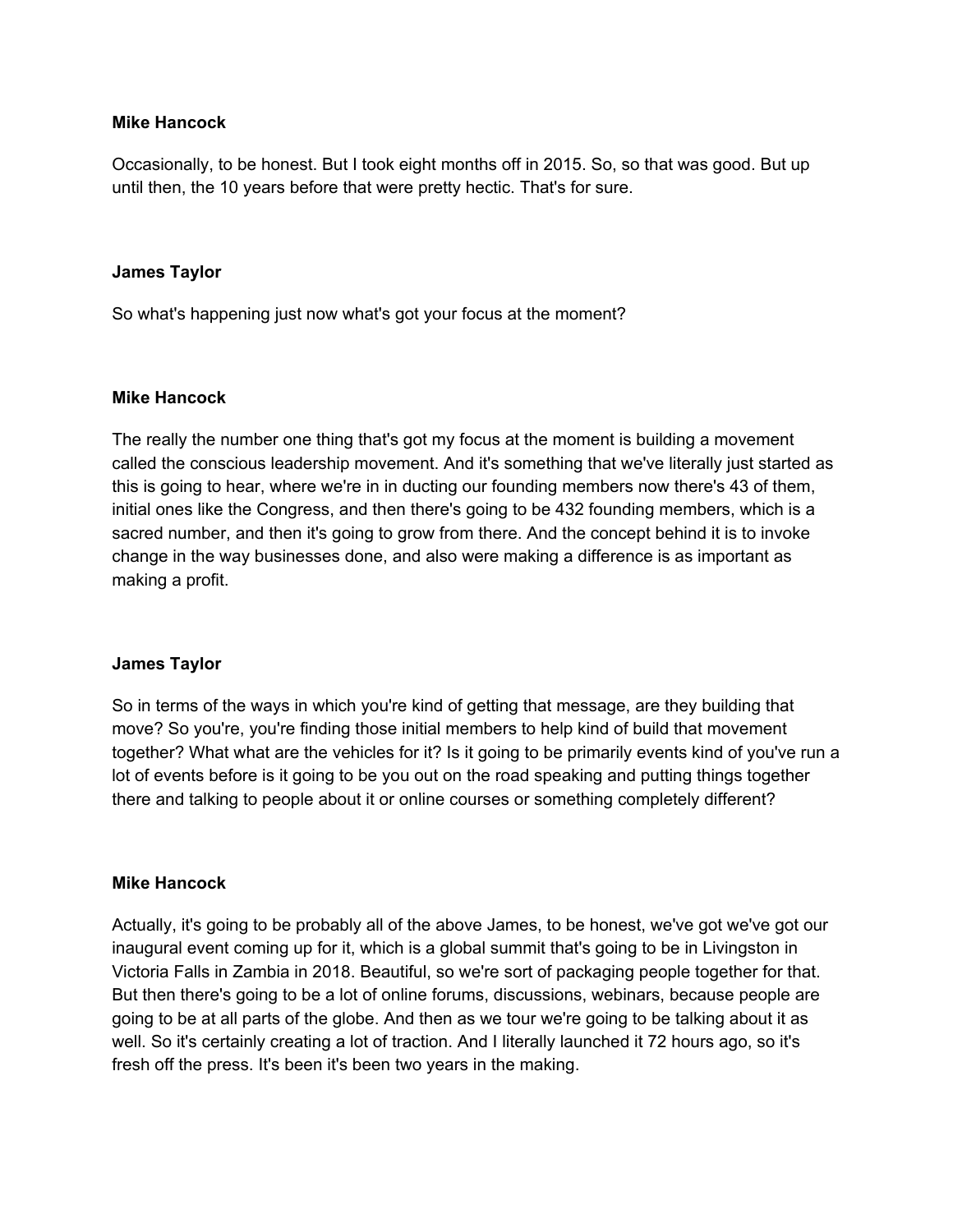When it comes to Speaking so obviously, you're known as at your CSP global spoken all over the world. And what was the introduction for you into into the world of professional speaking? When did it start for you?

### **Mike Hancock**

Ah, it was 2002, I think or might have been 2003 or 2002. So a long time ago now, and I was in corporate at that stage General Manager sales and marketing for the largest financial institution in New Zealand, which is where I was living at the time and where I still live part of the time. And in that role, you get invited to do a lot of talks and things like that. And, you know, I knew I was pretty good at it when I heard some of the others speak from other companies and things like that. And I got invited to speak at a very large conference in Asia. So I trotted along to Asia, Singapore, and I didn't really ask too much about the conference, which is probably a good thing, because when I got there, there was 18,000 attendees. And, and there, I was, sort of doing my first really prepared Paid speaking gig mainstage with 18,000 people, so, so that was fantastic.

## **James Taylor**

Wow, I can't even imagine going from zero to 18,000 people. that's a that's a big, you know, communicating in that in that way. I'm wondering your background as a musician, obviously, you're used to being on stages that's kind of familiar to that can help prepare, what were the things that you took along from across from that?

#### **Mike Hancock**

Yeah, absolutely. And as you know, being a musician, James, sometimes you play to four people, and sometimes you're playing with thousands of people, and it doesn't matter who you are. everybody's done it. That's the shore. So this was just one of those lucky breaks. And that sort of gave me work for the next three years came out of that and but the work wasn't in New Zealand, it was in Asia. So it really helped me launch my career. But I learned a lot about speaking from that from that exact moment then, because when I got there, and I started to understand the complexity of this thing, because I thought it was going to be Big but when I was thinking big I thought maybe seven 800 900 people 1000 people, I wasn't thinking, you know, 20 times that basically. And I was looking forward to seeing one of the big American names and I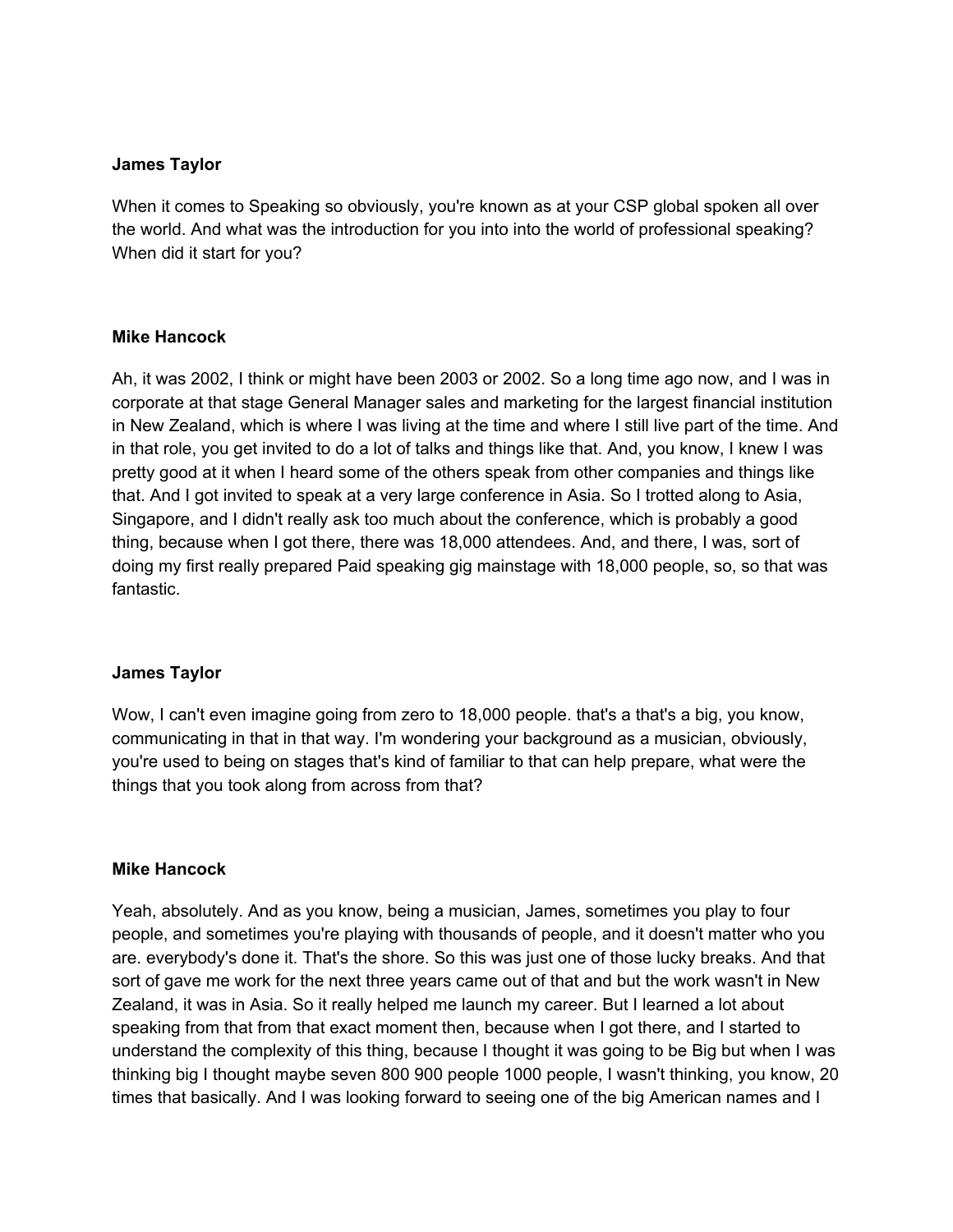remember very clearly that when he came on, I just wasn't getting his message. And it's all heartfelt and sob story, but I wasn't getting it. And then at one point, he broke into tears. And I thought, I'm just not getting this and I, I turned around to look behind me at the masses of people in the stadium at Singapore Convention Center, and across the balcony was the biggest autocue I've ever seen. That said, cry now in brackets. No, he was reading the whole damn thing. So at that stage, I'd been taught to write little cheat notes on little cards, like these business cards, and have those in my hand and at that point there I threw those away. And ever since then, I've spoken from the heart, which is why when we came into this as well, I thought, we're just See where this went, rather than me putting too much structure around it, which means it's not going to have a natural flow

# **James Taylor**

yet, folks, you're watching this listening, there's no auto cue going on, just now is is that is very much improvised here as well. So in those, you mentioned that that speaker who was not obviously a great example, but who were the who were the early inspirations for you as a speaker, who was maybe some of the early mentors for you.

## **Mike Hancock**

I really didn't have any so my mentors were probably more musicians than than speakers. My mentors were people like Paul Stanley from kiss somebody who could grab an audience and take that audience on a journey. My mentors would Bono from you to you know, somebody who could basically bring that emotion out of their audience. I didn't really have a zig ziglar or anybody like that, that I had. as a as a as a mentor from a speaking perspective, and these days, even now My mentors around the world aren't necessarily coming from the industries in which they, they've been, you know, in. So if I look at entrepreneurship, for instance, and I'm looking at leadership, some of the toughest leaders in time have been some of the most brutal like Kublai Khan, for instance. So I've studied all of what he did. And he was a tremendous leader, although totally brutal in the way he led. So, I tend to look at different mentors that way and I tend to go the other way. So if I gave you the names of my mentors, you'd go I've never heard of them. And that's because nobody has because they're ordinary people who did amazing things.

# **James Taylor**

Yeah, I I sometimes do this this little thing where you mentioned people from history and like, like, this may be similar to you, you know, where I was kind of brought up was relatively remote. You know, we did not have we were not the center of the earth in terms of the official speaking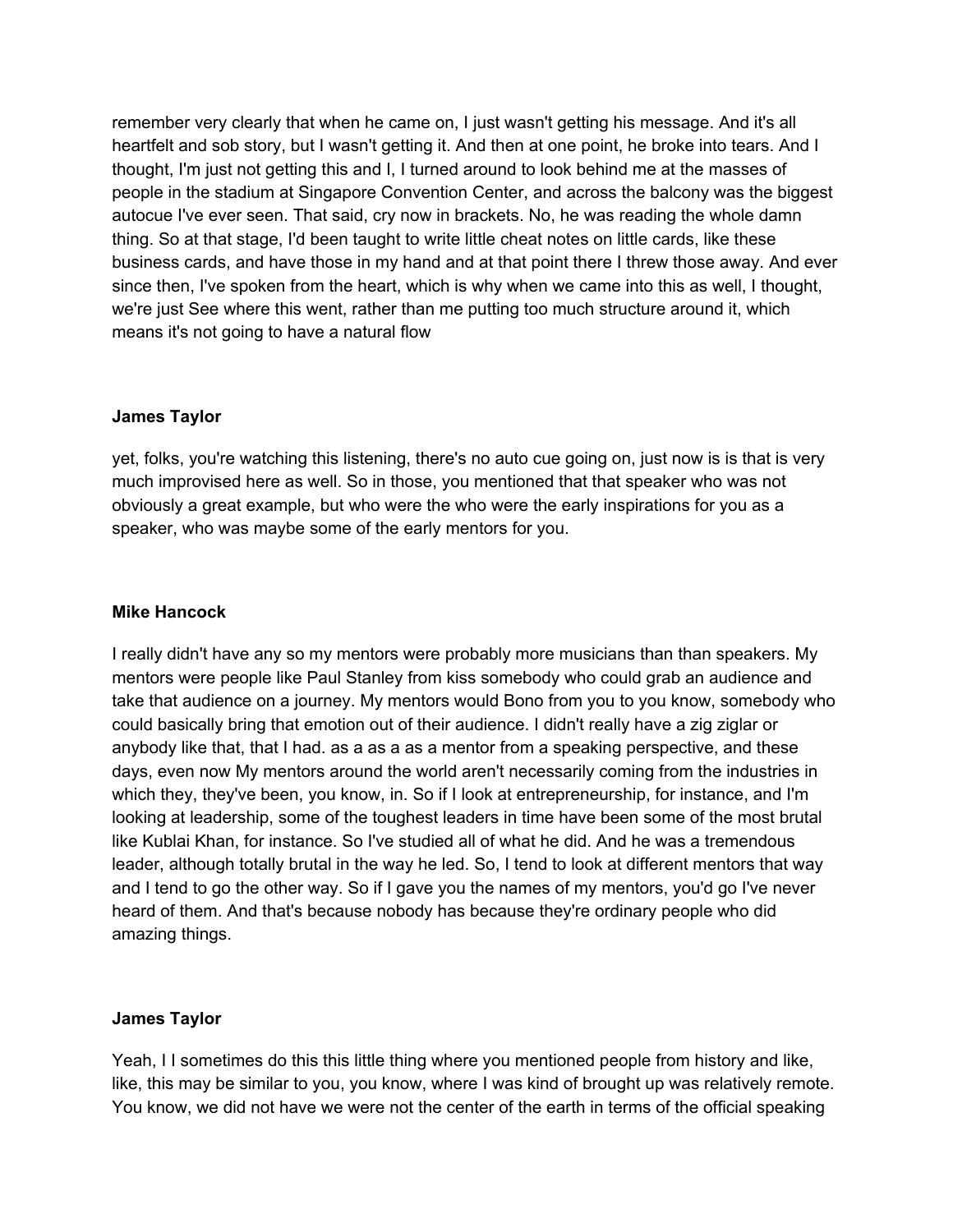business. But I'm so I'm a great reader, you know, reader of history, like yourself. Love all To Barclays, I always imagined having my own little mastermind of people from history. And I kind of thought, Well, what would you know? What advice would this person give? And I almost kind of imagined because I got so familiar with their writing and, and their way of looking at the world that there was going to provide my early mentors and you mentioned something there about, you know, going to often other industries and other other fields to get inspiration. I know that a previous guest I've had on my podcast, Eric, wow, who's who's not a visual artist in great keynote speaker as well. And when I speak to him say, who yearns for him, he said, Bono, that was it. He said, I want my shows I want my speaking I want it to feel like it's a real gig I want there's a warm up music, there's the energy into the way that it's done with productions done. And that's obviously not right for everyone at all. But it's just that you can kind of take ideas from other places and kind of relate them to, to what you're doing. And you've you've obviously built this this great career. I'm guessing that the travel you You definitely have the travel bug you enjoy being in different parts of world and experience. So how does the How does speaking allow allow you to kind of indulge in your love of travel?

### **Mike Hancock**

I'll look at any kid who ever wanted to be a rock star. If you can't make it in music just become a speaker. It's the same thing to be quite honest with you. Look, the beautiful thing about speaking is that you can speak anywhere in the world. Now remember, I was speaking to a group of up and coming speakers A number of years ago things about 2007. And this one guy in the audience said, Mike, how do I become an international speaker? And I said to him, his name was Kevin, I said, Kevin, basically, you get on a plane and you go and speak internationally. Anyway, hahaha. And he said, Well, who's gonna? Who's gonna listen to me? I said, Well, immigration for stop, they have to write. And he's like, Nah, that's very funny. And I said, Well, that's what you do. And About three months after that, he said to me, I'm going to take your advice. And he was in New Zealand. So I thought for him international would be Australia. So what are you doing? He said, I'm going to go to India. Now strangely enough, I've done trek 20 speaking trips to India. And I know the Indian market very well. I was just there a couple of weeks ago. And, but he never asked me for any leads or anything like that. I just went, congratulations, good on you. Let's see what happens. That guy built a business that got into and influence 10,000 educational institutions in India over the next four years, it was amazing the amount of product he sold and what he did there, so just phenomenal. So I think the key there is that speaking gives you the ability to go where you've always wanted to go and build a business around that. And I'm all for building a business around your life, not a life around your business, which I think some mistake that a lot of people make and you might be interested in Number one mentor is quite vigorous.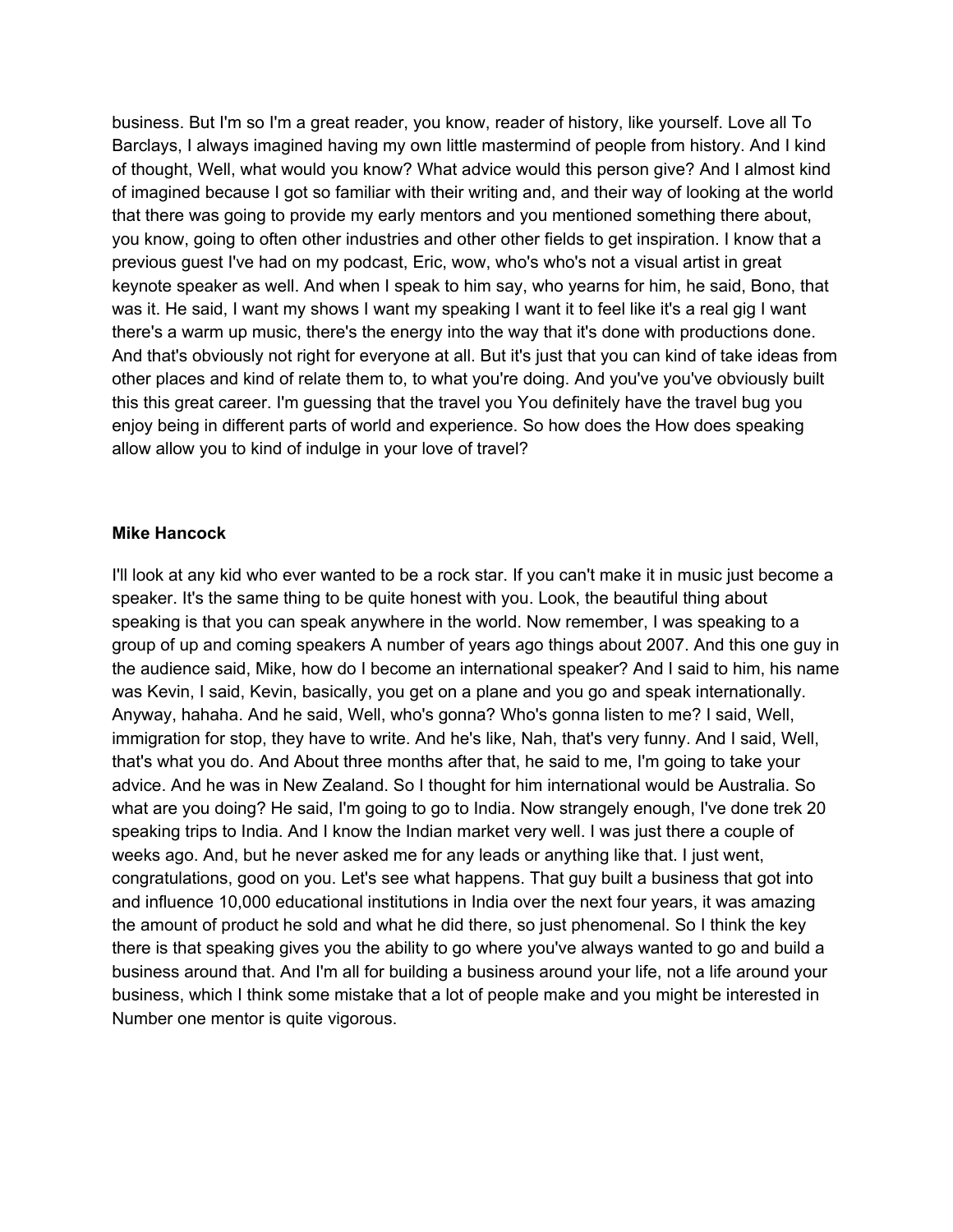Pi sagaris. I will never. So what what is the linkage between pi sagaris and speaking

#### **Mike Hancock**

he was a philosopher and he definitely was a speaker as well. Yeah, he ran the Python gorean Academy. And basically he coached and mentored two groups of people, the acoustic air in the Mathematica the mathematical way I should say they studied mass the acoustic has studied music, and music and philosophy was a lot more what Pythagoras was about, then then mass, most people just knowing for mass, but actually, he invented all the modern scales of music and brought out some very, very interesting philosophies on the music of the spheres which science has since proved to be correct. Even got the notes of the planets correct and how he did that so totally for another phone call. So

### **James Taylor**

So as you're going out there, speak How did you kind of start building you mentioned that first 18,000 And you've got speaking gigs from there. But once none of that happened, what what were some of the things that you started kind of putting in place, especially to start breaking into some of these new territories that you wanted to go to?

#### **Mike Hancock**

Okay, well, let me tell you exactly how we do it. So let's say we wanted to do do some talks in Ireland, because we want to go and drink some Guinness, for instance. Okay. So therefore, what I will do is I'll look at who already has my audience, because somebody already got my audience. Now, it might be another speaker, but it's more likely to be sitting in association. And I work a lot with entrepreneurs. So I work in the personal development space. I work in the entrepreneur space, and I work in the ancient wisdom space. So Ireland, for instance, has a really, really vibrant entrepreneur, printer community. So we get our researchers to research all those people, make connections, build lots of associations. through LinkedIn, etc, etc, build story and credibility through means a couple of months before we about to launch our Ireland campaign. Then we launch it, we bring all of these people in, we give them some special deals to shake the tree, firstly, and we just jump on a plane and go and there we are in Ireland, and we've got events and it just works out that way. And then you meet people and then people want you to do this and that and then one thing leads to another as it always does in life and,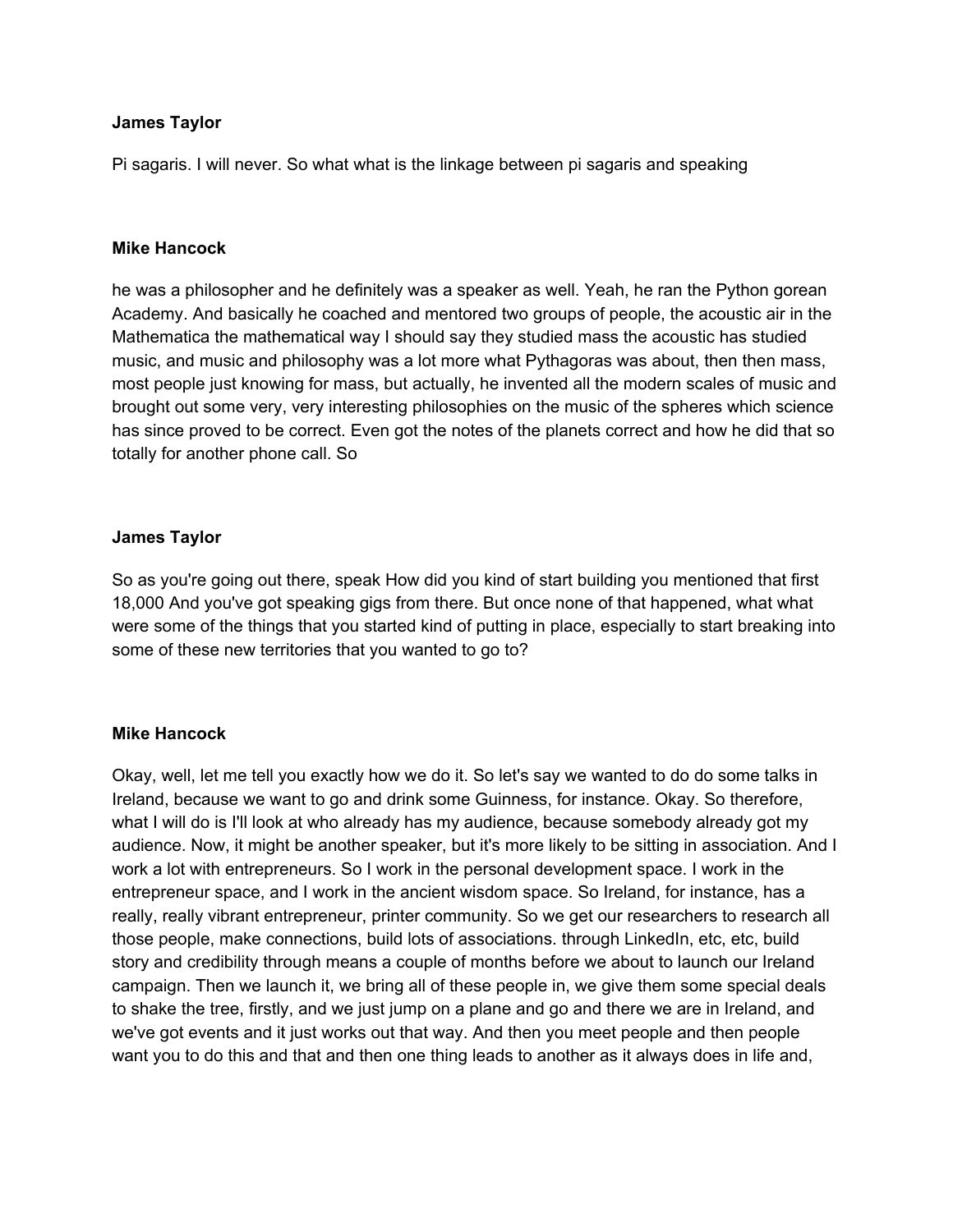and in some of those countries like India, you end up going back 20 times and in others, you've had a nice holiday and made some money along the way.

# **James Taylor**

So let's talk about the breakdown. There's two parts to the pre launch part before you actually start running the island campaign. So the initial prospecting and reaching out what is what is that? Those first kind of LinkedIn communications all those first communications look like?

## **Mike Hancock**

I'm doing one now actually, because I'm going to be in the US soon so and I've been invited to Denver to do a talk Just a small talk. So I thought let's run a public event there at the moment. So we've been listed, I think, at the moment, we build a list of about 800 entrepreneurs in the Denver area. And we just have a LinkedIn message that goes out from me saying, Hey, I hear Denver is one of the best places in the US to live. Is that right? And people are coming back and communicating and telling me that I love the Rockies and this and that, and Mama's apple pie and everything like that. And so then I just find a way to communicate with them all very nice. And then just say, Hey, listen, if you're an entrepreneur, here's a free copy of my book. I don't need anything back from me. I just thought I'd offer this because you know, we're chatting. And people say, Gee, thanks. And then just leave them alone for a bit and then pop them a note back to three weeks later. You know, have you had a look at the book, maybe you could give me a testimonial if you wanted to, or tell me what you thought or something like that. But by that stage, then there's some engagement. So it's just been On that engagement and

## **James Taylor**

of those people, you're reaching out to LinkedIn, are they primarily, you know, in your case on the entrepreneur side, or the entrepreneurs themselves? Or the or the associations representing entrepreneurs? Who are they

## **Mike Hancock**

both? Both? Both? Yeah, so we'll, we'll go for anybody who's might be running an incubator or a startup setup or something like that. There's many of those around the world. We will be going for any entrepreneur associations, any sort of private equity companies, those sort of things, and to the entrepreneurs, directly anybody with the word founder, CEO, entrepreneur or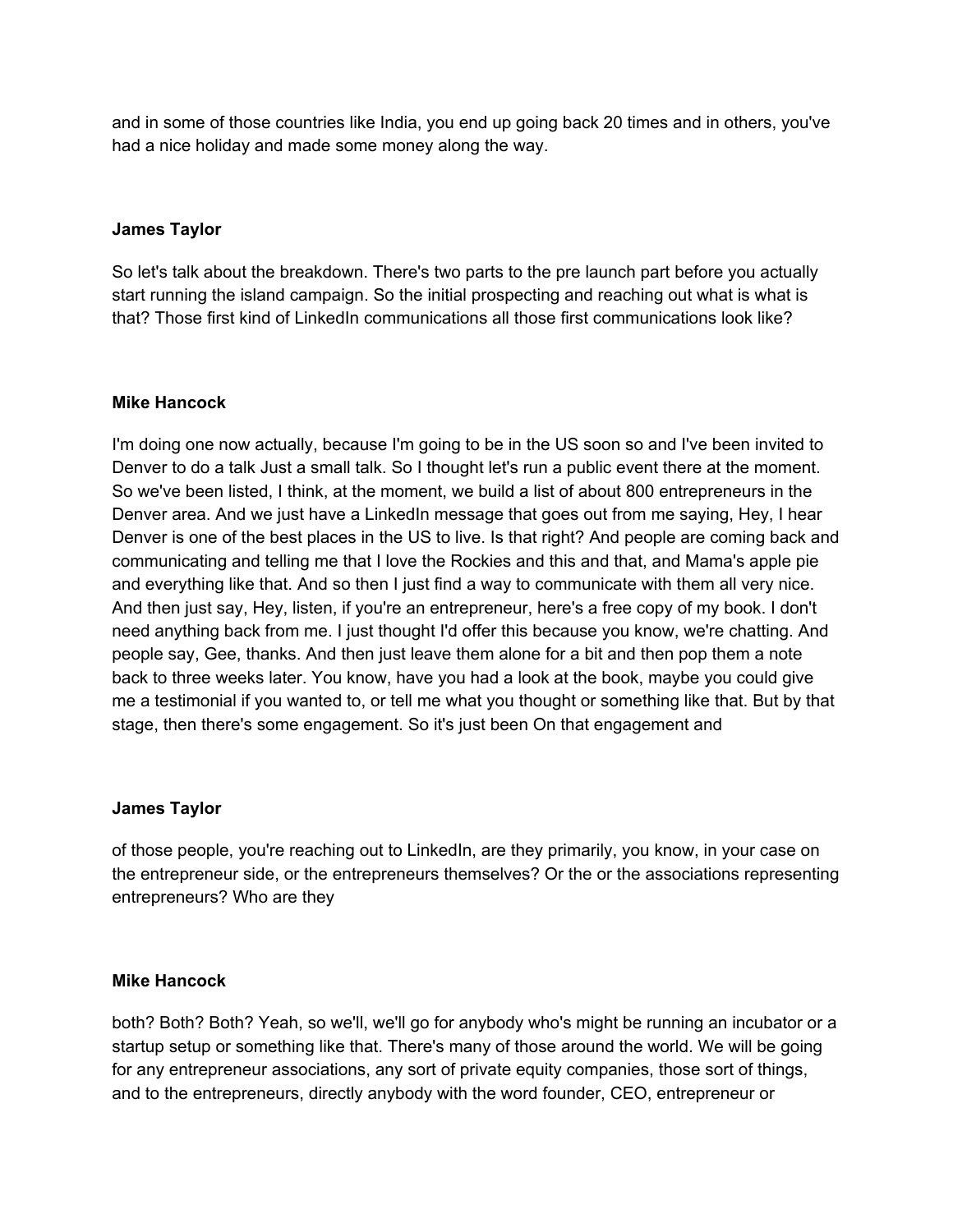something like that in their title, and just using something as simple as Sales Navigator on LinkedIn to to make the connections initially. So it's not rocket science. There's a little bit of work involved in it, but that work can be outsourced as well. So, you know, I just start with two or three standard, very simple approaches like hey, James, I've been looking at the weather in Scotland today, and I'm glad I'm not there. That type of modules probably lovely isn't enough. It's nice in Cape Town as well. So, so yeah, so that's, that's sort of the starting point for the approach and, and then it just goes from there and then just give give them some sort of give something of value. You know, I've got a lot of international best selling books and so one of those that's relevant to I'll normally give to somebody, just the the Kindle version or whatever and, and people tend to like that they really appreciate it, especially if you don't put put a hook in place straightaway. And it could be four weeks or six weeks before they get an invite to some

## **James Taylor**

so you use that you know, the classic thing of obviously reciprocity there of giving, giving value giving value first, and then when you actually start to come into the launch campaign proper, what what kind of happens and how do you start shifting gears?

## **Mike Hancock**

We just shift gears with an email say, Hey, listen, you know, we've we've been we've hearing so much about Denver, we're actually we've put it on our itinerary for next us towards the first time we've come, maybe you guys can help us maybe you want to show up, this is what it's about, here's the link for different people, you could be an affiliate for it. For other people who might be centers of influence, he's a really nice thing to do, hey, the tickets are worth this. But listen, if you're prepared to tweet, it will give you a ticket for nothing.

## **James Taylor**

So and that that event, so this is a public, a public event that you put on when you when you're not actually based there in Denver. So you have to do this from where you are in the world. Are there any kind of good tips of confining those locations to run these initial events just to that market entry to get those kind of venues?

**Mike Hancock**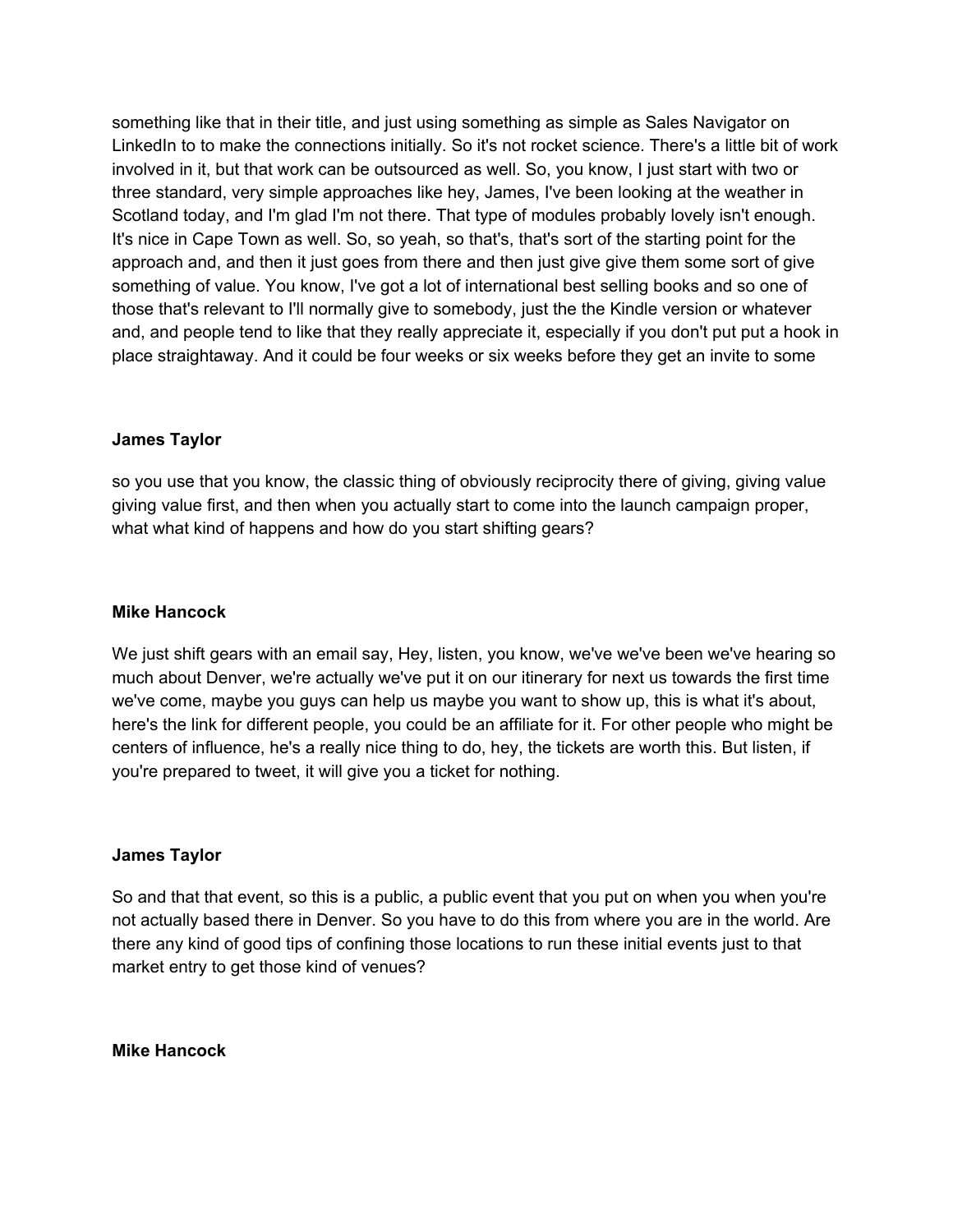Yeah, I think what you've got to do is that what works really, really well around the world now is is sort of the the micro events or the mini events, that's not trying to put you know, 400 people in a room. It's trying to get 30 to 40 great people in a room and from those people And listing their engagement to take it to the next level. We've actually found recently, we've been limiting some of our rooms in some areas to just 10 people for a really short, smart session. And in fact, we've made more money in those areas and having 100 or 200 people in the room.

## **James Taylor**

So these are they more workshop styles that you tend to go into or master class style, rather than like speaking from the stage in that way.

## **Mike Hancock**

Yep, absolutely. That that comes later. Yeah, yep.

### **James Taylor**

So the more workshop so that people have coming in there you getting like 1030, maybe 50 really good quality, you can have folks in that room, you're delivering great value at that event. We as next what's the next kind of call to action Next, please see the next part of the journey for them.

## **Mike Hancock**

And this comes to the next question that if anybody's in speaking, they've got to pay attention to it. And that's product ization. And you have to have products at all levels of you know, value from free to three to maybe 100 200. \$300,000 So, you know, because some people want to have that go on that journey with you. I mean, we've got clients that have been with us and bought amazing products year in year out for over 10 years now. So I mean, we love them, they're a friends, they turn up to everything and you know, and they just, they they actually say to us, can you guys develop a new product so that we can buy it off you?

**James Taylor**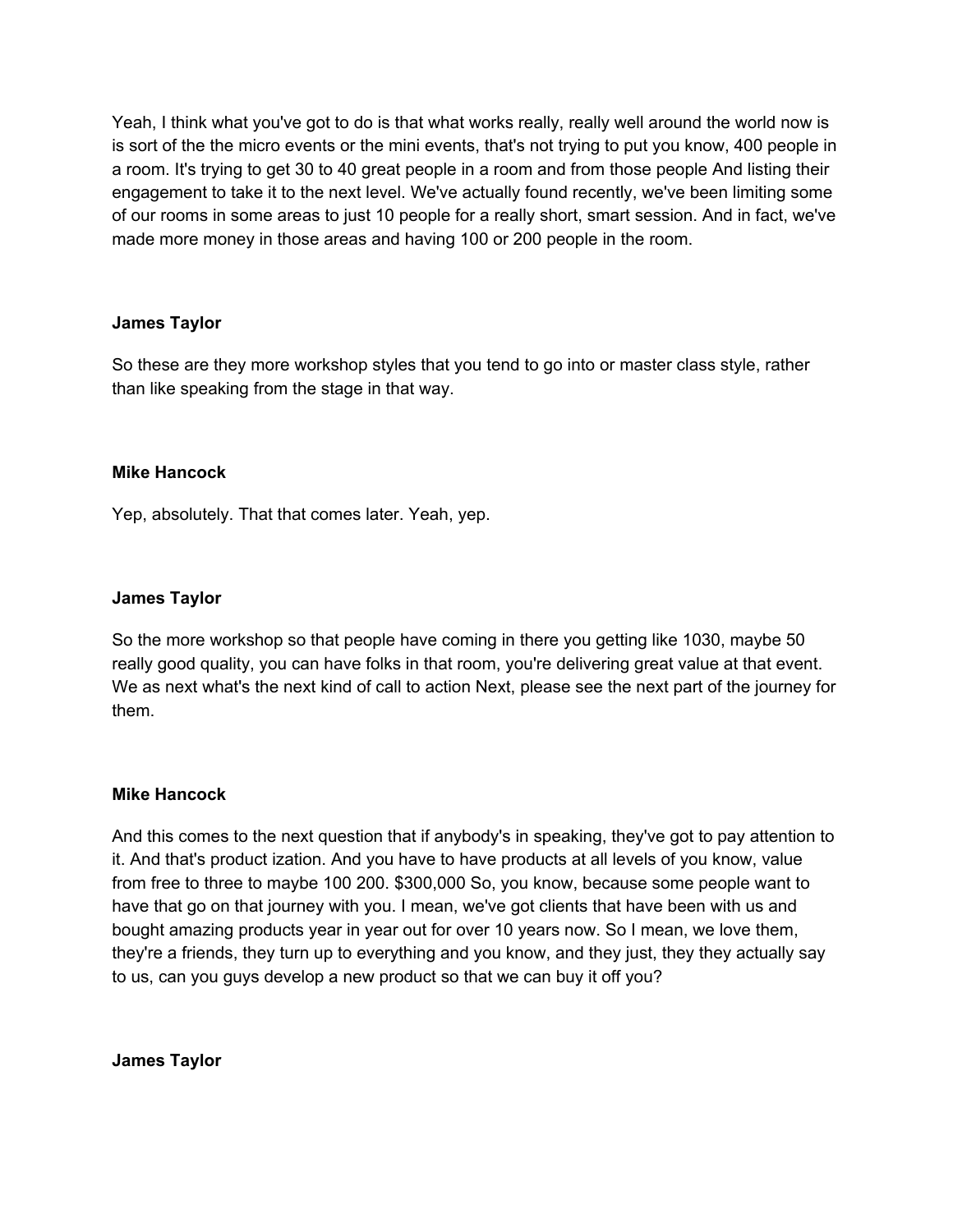It's pretty funny. ask people what they want and then make Yeah, so it sounds like you don't have like a really hard and fast differentiation between between kind of keynote speaking like the kind of thing you're getting up front, there's 18,000 people being paid to go out there. And also putting together your own events, especially in terms of thinking about market entry and potentially having products and what some people might call as like Platform Style selling or seminar style selling. It sounds like you're you can you can move between those two different places.

## **Mike Hancock**

Yeah, I very much can I guess it's because I started as a Doing keynote, so I'm very familiar with that space. And I did very well at it. But these days, you know, it's so much more fun and so much more financially viable to do free keynotes. So it was really came from when the global financial crisis happened, James, particularly in New Zealand, all my friends were speakers saying, Man, the fees are getting driven down. And we're asking, being asked to have our price and all of that sort of stuff. And, and that sort of thing. And I thought about I thought, I'm going to try something. So I just went back to a few of the people that are I'd worked with before and said, you know, obviously, you need a speaker and you're struggling to get good speakers for what you can pay because of the GFC. And they said, Yes, that's true. And I said, Well, you can have me for free. Just pay my expenses. They said, what's the catch? And I said, Well, I have to make some money somehow. So can I pitch your audience something? Let's ensure

## **James Taylor**

so that that what you just described there? I can I can I can almost hear the in taking a breath by baby some keynote speakers out there going. That's no, that's terrible. No, they can destroying our business, our business model as well. So from from the perspective of actually, rather than just from the perspective of the event planner or the organizer, talk to me about talk to us about what that actually gives you as a speaker. Because the numbers do they're very different that there's an because my understanding is that the many people that do the keynote speaking just the keynote speaking where they get the 10,000 or 15,000, it can often top out in terms of their earning potential, a certain amount that what you're talking about, has it worked in a very different way financially.

## **Mike Hancock**

Absolutely. Firstly, I'm not a threat to any of those guys, because these days 98% of my business is direct to the public and people pay to come and see us so I don't really have time in my schedule, nor am I really Please, well, I'm not marketing myself as a keynote speaker for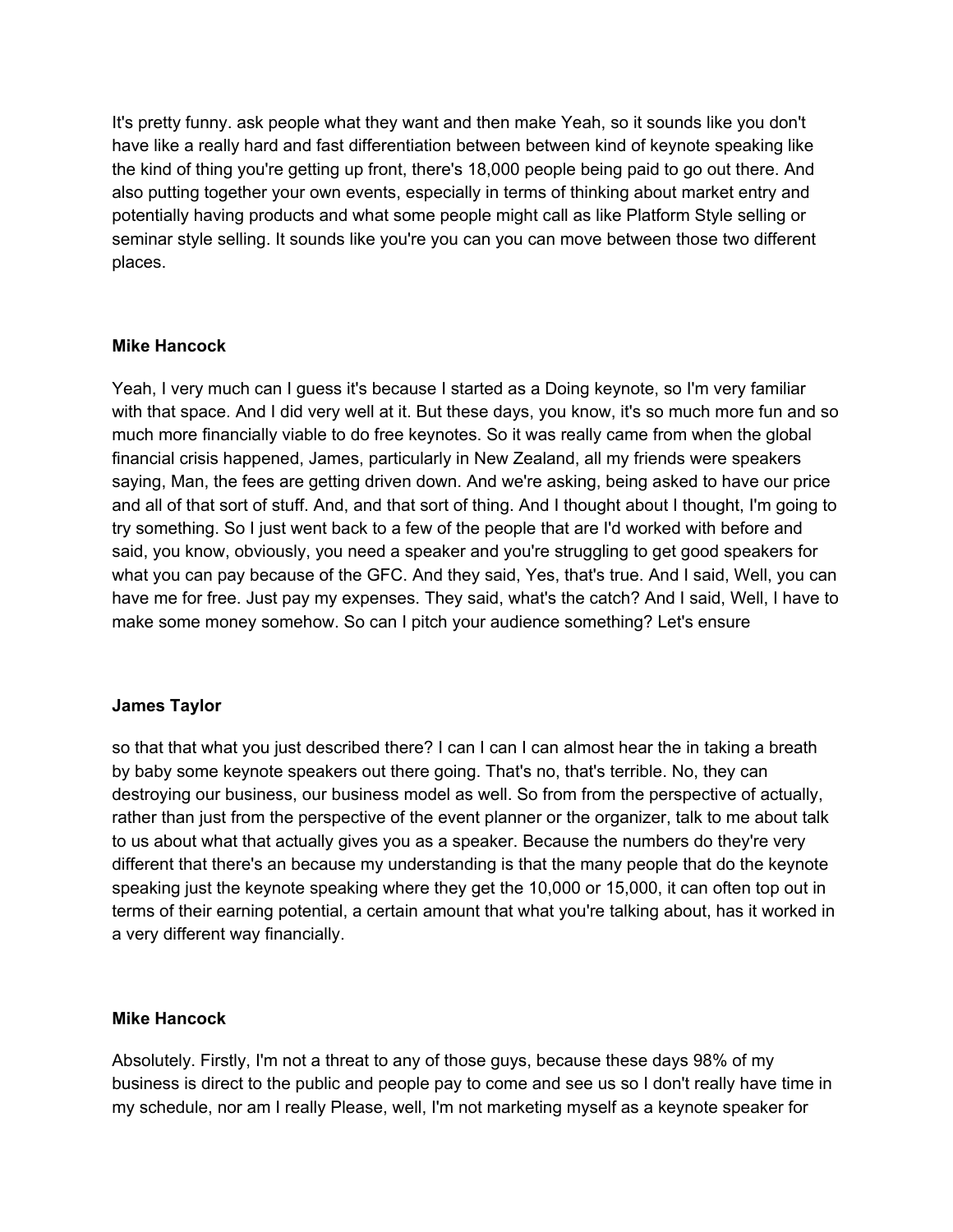corporations. These days, I do keynotes as part of big events and things like that, but not necessarily for corporations. Secondly is, you know, if you're speaking to a room of 100 people, and your your speakers fee is 10,000, that's \$100 a head that you've got to get out of that room. So, I mean, if you can learn some basics, sales skills, and if you're confident at it, you can definitely make some money in that in that room. So as I said, I wasn't doing it for any other reason than the market had tightened up. All of my friends was suddenly getting paid half of what they used to get paid six months before that. I didn't want to go through the whole I have to pitch myself and then go into an introduction with you and go into negotiation. Oh, no, I can only pay you half what I used to. So I said, Well, why don't you help me for free just pay my expenses. But the catch is that I have to pitch something The first

# **James Taylor**

time I did that I doubled my feet. And so when you when you're on that pitching, you're maybe doing your 45 minutes of your style keynote, and then you're pivoting to like the last 15 minutes. Actually, this and if you want to take journey further, you know, this is this is where you go is information to back the room or, you know, have you do it from there as well. And I'm wondering if that approach also works very well, because your audience you mentioned can entrepreneurship personal development audience, where you know, many in that in those audiences, it's, it's then they're paying for their additional training themselves and their own credit card. Unlike more on the corporate side, where I've had a number of bureaus actually say to me before, actually, we don't like speaking about the entrepreneurship thing, because we're kind of worried in case the client thinks all of his stuff, his or her staff are going to go and start building building businesses. And I think that's changing. I was just booked to one bureau the other day, who said actually want more people talk about entrepreneurship in these big organizations because they want to, it's more that mindset thing, rather than The job description. So is that Do you think that's part of the secret of your success is because you've niching down within that kind of entrepreneurship, we have another couple of niches, that that style of printing and speaking and advance works very well for that audience.

## **Mike Hancock**

Definitely, but I was doing with culprits, too, but you just you pick the flavor. And you say, you know, it could be sales training, for instance. And if somebody and the way you would pitch it is, you know, hands up, who here earns a bonus on the number of sales they make? Right? So then you ask us, how much bonus did you make last year? How much did you make last year? Would you like to double it this year? Right? For your investment of X amount of dollars, you can double up, right? You just have to go through this and this and this. And I'm personally going to coach your trainee or whatever. That's not my pitch, that can be a pitch for somebody who's listening. One of the other things that I know you've talked about before is this idea of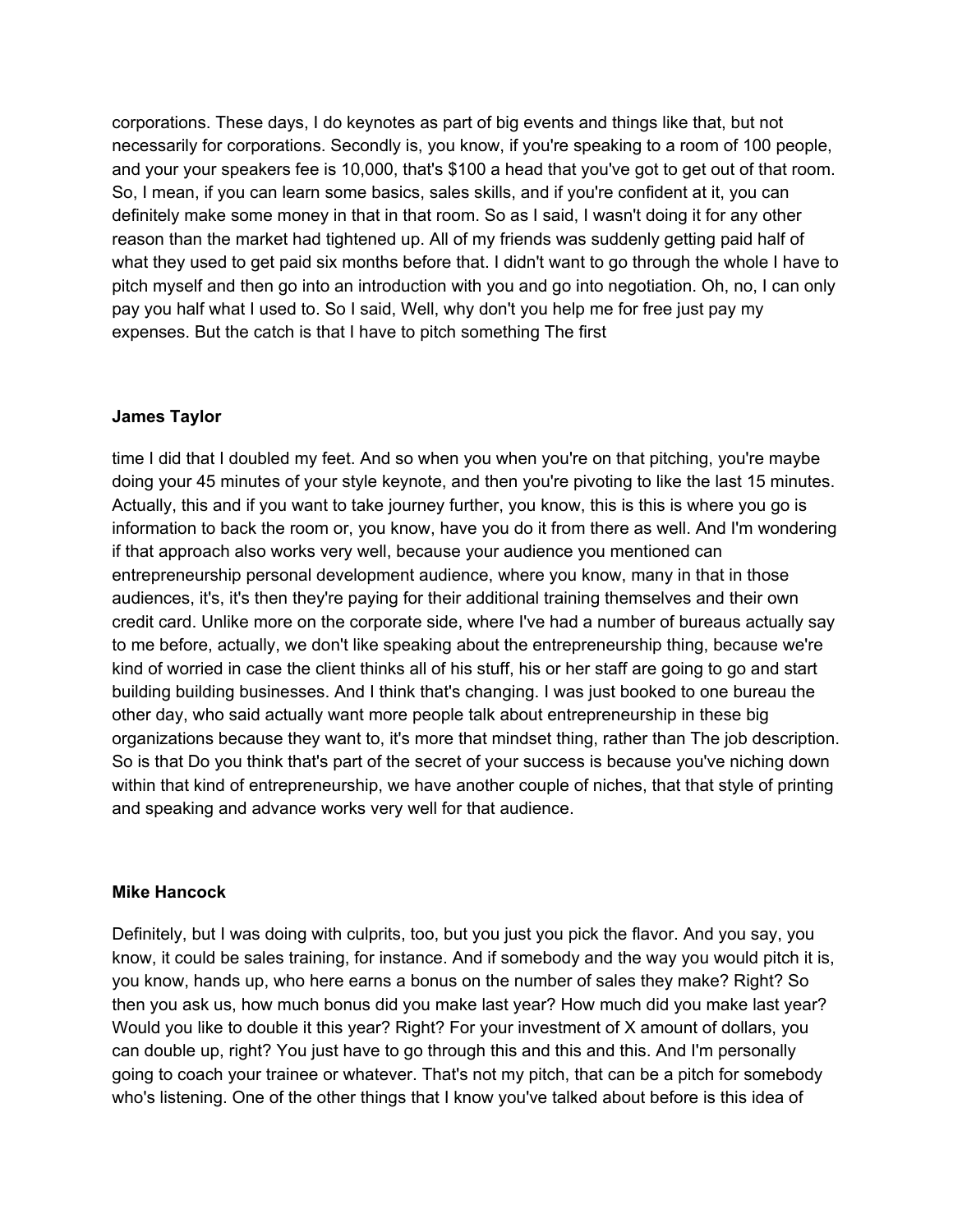brokers or power brokers within the industry. So the people that have maybe didn't know that term or haven't really At 10 described as relates to speaking, the speaking business, what does that mean? Um, well, very simply, in the speaking business, you've got people who have massive influence. Some of them are in the internet marketing space, I mean, you would probably be considered one of those people, you have a large reach. I mean, you're putting on a summit at the moment. So you've got reached to all of the speakers like me, who were in there. So you definitely are a person of influence. So therefore, those type of people are located everywhere in every city around the world. And they are the best people to get to know because even if what you're offering is not for them, they generally can push you in the direction of who may be interested if they believe in you.

# **James Taylor**

So RM, r them. Let me think about speak of yours. A speaker Bureau is just a type of broker when we think about the online market will have lists, email lists, or social media lists as well. So, Brooke, Speaker bureaus are just another type of broker but I'm because my as you know, my background, especially with online marketing, one of the things I love about online is how trackable everything is. Yeah. And, and we're both working in the space of the music where you have agents and, and I love agents as well. But you know, it's not trackable, it's not in that same way that online you know, if I put an X amount of effort, this amount of dollars in ad spend or whatever the thing is, I will get back this this in return. So, when we think about those brokers, who are the others you mentioned, like influences when people with lists, we spoke with bureaus, who may be the other key influence the key brokers in this space.

## **Mike Hancock**

One of the main ones is other speakers. So, you know, you look at some great speakers that you may know if you're speaking on leadership, and they're speaking on sales, you're two different things, but their companies are going to be looking for a sales speaker at some stage in your company is going to be looking for a leadership speaker at some stage. Yeah, awesome. So they great brokers for you if you can do those deals and, and I've probably done more of those deals for other people than then I've done for myself as well. Other ones I would say, definitely heads of associations. Anybody who's running an association is a really, really, the movers and shakers and I might not have much money, but they've got reach. So if you can imagine the retailer's association or the accountants Association, or even the Manufacturers Association, depending on what you're speaking about, they have some massive reach those people and they're in semi government and all sorts of things so and they're connected, and the other one is Chambers of Commerce. And I've never looked past chambers of commerce as well because they tend the guys or girls who are hitting those up tend to get involved in lots of different things. But the one that's sitting right in front of most of us, and a buddy of mine in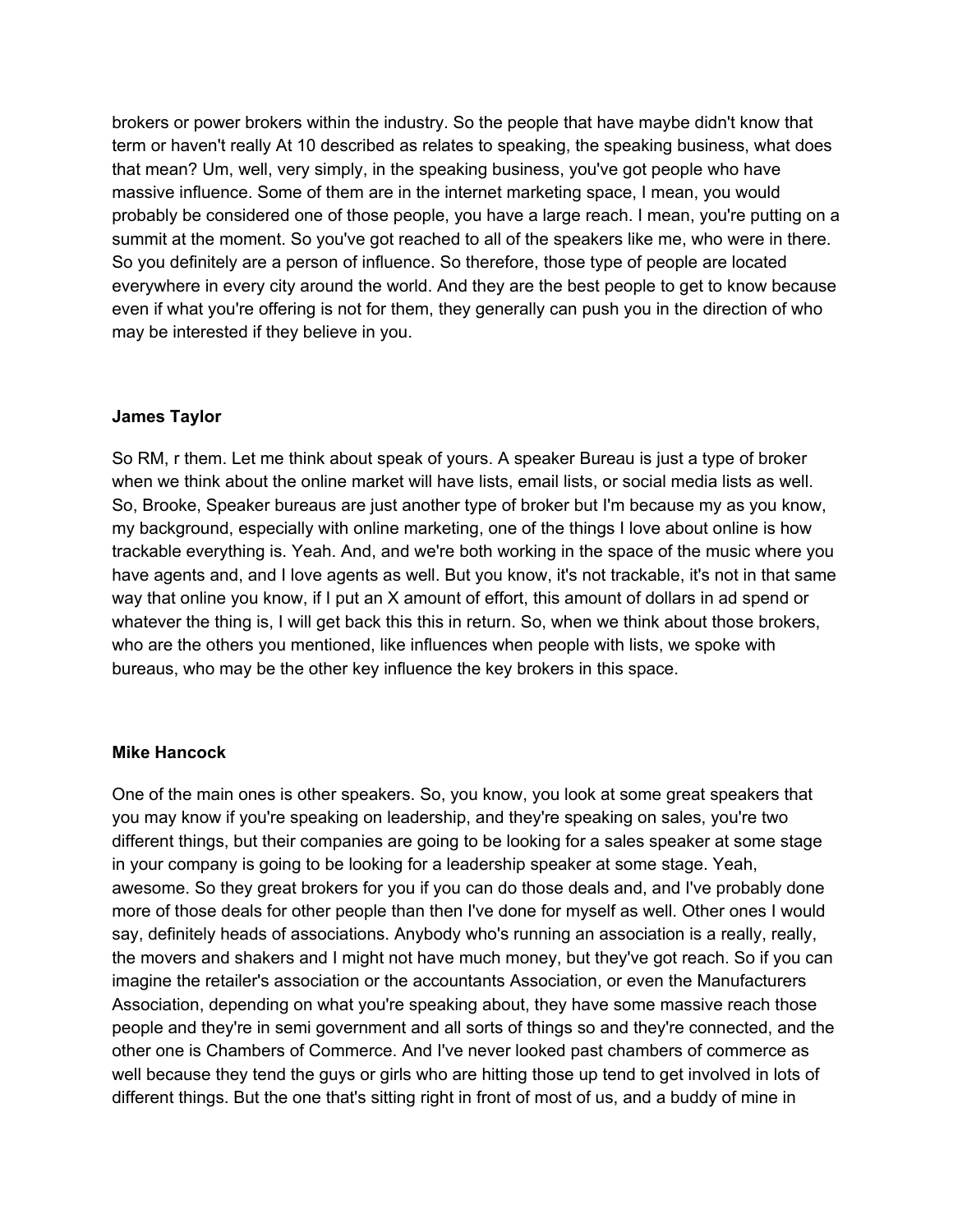Australia, who's a very well known speaker, they use Is this one all the time, he a puts a note on his Facebook saying, I've got some availability in October this year. As you know, I normally pay my speaking Agent 30% happy to give any of you who can get me a speaking gig, the same 30% refer me into your companies or refer me to a friend of yours who works for a big company. And if I get the deal and money's yours, and he feels a lot,

# **James Taylor**

sorry, just through that. That's because I mean that that friends, and I know one of the other speakers we've had on here, and he speaks a lot of different countries and he'll often isn't, I really want to go to Azerbaijan, and he will just put our thing on his social media saying, I'm planning on speaking as about China looking to speak in Asbury, who has contacted Azerbaijan. And he said, I'm always always amazed at the response. He gets, oh, well, my brother is running the insurance company and this thing year and then this, and he said just by kind of asking the world, one of our previous guests, I had it on a podcast with Amanda Palmer into the pack. Power of asking. And sometimes you, you kind of have to ask, you have to kind of put it out there. This is what I'm looking for. I'm interested on the on the referral side of the friends and family. And I've referred a lot of speaking gigs to other speakers. Because if, like you said, if you get booked to speak in one year, then often the event planner will come back to you say, they're unlikely to book you again for next year. So they'll see, you know, who's good to speak on leadership or, etc, whatever, sorry. And I'll say, Well, she has an amazing year, check her out or check him out. I've always done that on just I've never taken like a commission or anything. I've just said, No, just go to this. But I do know that many speakers do take a commission on that. So what's your take on Have you heard, you know, is there is a kind of norm happening in the business in terms of referral fees from other speakers?

## **Mike Hancock**

No, there's no there's no norm James in that I'm aware of. I've never taken a commission on any of those things either. Some of my friends do. Take commissions. others don't. But the smart ones formalize it. So they'll go and meet with five or six speakers. And they'll say, the minute you've got off stage and the minute you've got your check, just say to the first the organizer, hey, listen, by the way, I know you really enjoyed me, can I recommend somebody for you for next year? And at that point, they have the connections made. And that can work really, really well. And I agree with you. I mean, I've spoken in 46 countries, and some of them are because I've reached out on Facebook or LinkedIn and said, Hey, I'm heading to Norway. Does anybody know anybody there that I could connect with etc, etc. and born something goes to something goes to something.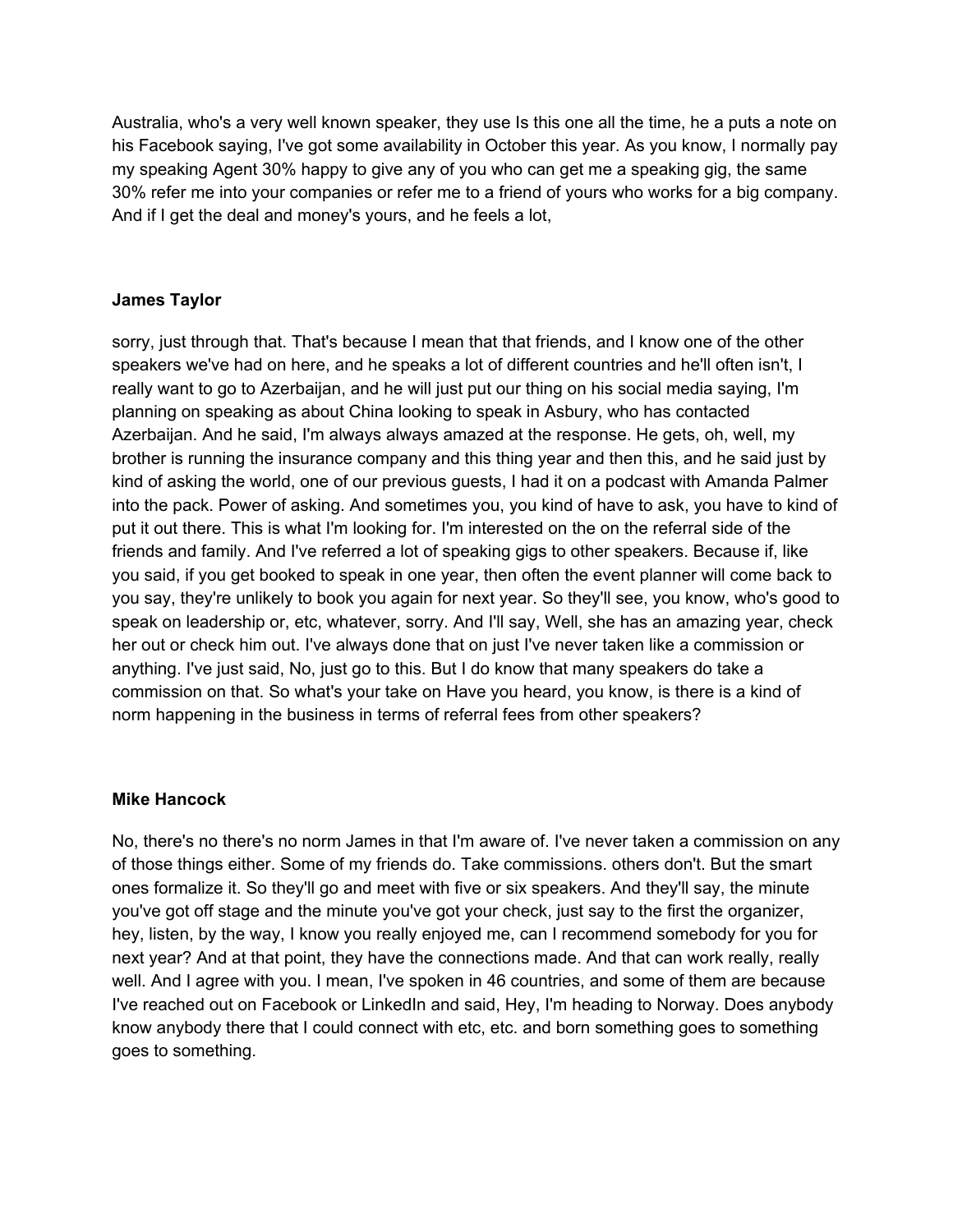So talking about connections, an event that you're putting together next year is a very cool event. So tell for all this audiences on here today for this summit. Tell them about this because I think this is going to be of huge interest and I When you told me about it, I'm like, Okay, I need to get on the next flight, the flight to this, I need to book that flight. So tell us about it.

#### **Mike Hancock**

You definitely should be there. And so should many of the listeners and And the beautiful thing about this is this is voluntary. I'm not even making any income out of this or anything but through the associations around the world, which is the global speakers Federation, in 2005, they started the global speakers summit. And this summit has been on every couple of years, although it hasn't run for five years. And the reason it hasn't run for five years is because it's incredibly difficult to put on takes a lot of work and big teams involved etc. and myself and a couple of others been really rallying New Zealand to to put in a bid to see if they could get the summit. Well, the minute we sort of shocked the tree, two or three other countries wanted to put in a bid as well. So we had a bidding war and it's a bit like the Olympics. I think the New Zealand document was 53 pages put together by Auckland tourism And the New Zealand conventions Bureau and the New Zealand speaking Association and New Zealand one. So from the 23rd to the 26th of February next year, we have the global speakers summit in Auckland in New Zealand, a fantastic venue sky city, iconic place in Auckland. We have great room rights there. On our pre pre launch, we sold nearly 50% of the tickets. So it was just amazing. So we're really on track day one of the four days is actually a corporate day. So you can apply to speak anybody who's listening can apply to speak there. You should come along it's very reasonable in terms of international money as well. It's around the thousand dollars Kiwi which is under 700 bucks us to come along and be part of it. And the website is je s s for global speakers summit 2018 dot com. So genius fest 20 eighteen.com. up the top right hand corner of the site, you'll see a little button there where you can apply to speak. And there are many, many topics that you can speak on. And I was given the job of chairing the summit, which is putting the whole thing together, probably because I put over 1500 events together at different places around the world as a fairly natural choice and, and we have an amazing series of events lined up over those days very different to any other of the speaker summits that's being put on, because most of them have asked for speakers to apply chains with their topic. And then like selected topics, we haven't done that I've written the whole program from front to back, and we're looking for the right speakers to slot into the right spots, so that we have the best of the best practice from around the world. So we've already got speakers coming from from Canada and from India and from parts of Asia, South Africa. The UK, even Sweden. So it's going to be amazing. You know, who's there. And I can tell you when I went to the first one of these in 2005, in Singapore, and then the follow up one in 2007 in Dubai, that definitely really helped me launch my international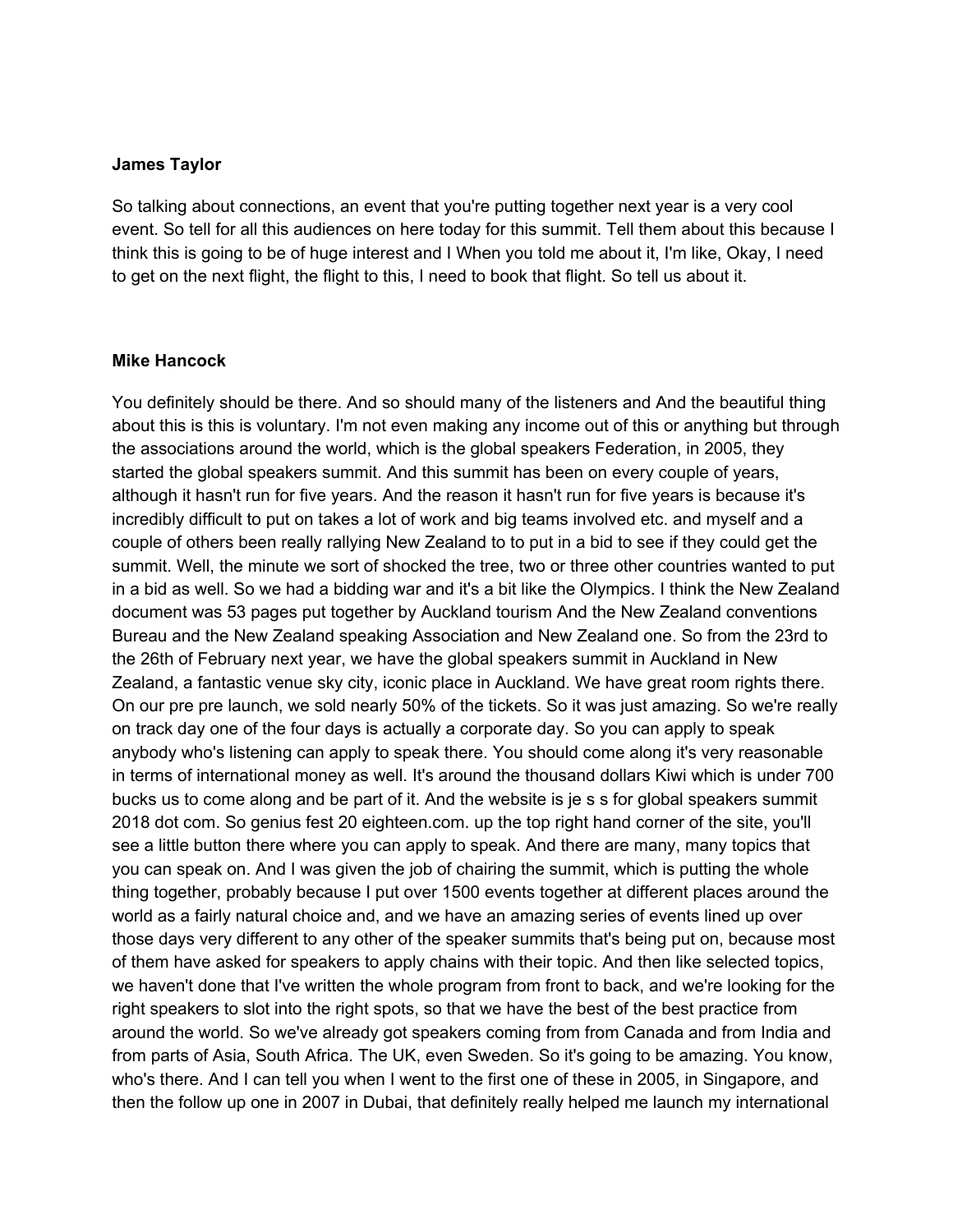speaking business through the connections that I made there. And I've done many collaborations with people that I've met through those events. So it's a really fantastic event for people to get involved in je ss 20 eighteen.com great. I'll put that link here as well. It looks like a really cool event. So I'm looking forward to getting there bringing my wife along and and also seeing New Zealand be a country I haven't spoken in before. And everyone tells me it's a beautiful place. So that's, and I think, I mean, you're probably talking about what a 300 plus of the world's best speakers are going to be there. So even someone just just watching this just now who are just getting started in the journey as a speaker.

## **James Taylor**

This is like going to be a supercharged where of connecting, and also getting inspired and hearing from some of the world's best speakers. So highly, highly recommended. And we'll put that link there as well. And I'm interested to know as well. What is in your speaker bag? What is it that thing that you carry to all your speaking gigs that you can never leave home without?

# **Mike Hancock**

Lots of frickin wires? I'll tell you. I always carry a projector. Yep, I always carry one. I can't tell you how many venues I've been to where the project is a crapple or don't really work properly, or don't integrate well with the Mac and really try to reconfigure it, particularly when you start speaking in in countries like India and China and those places there. You know, you're probably not going to have it happen in San Francisco or London. But in those places, you're definitely going to be up against it. So I do carry a projector. I always have hard disks. You know, I've been arrested as a spy in Cuba. So for all the amount of hard disks and things that I had with me. So with different, you know, backups of different things on there in the cloud, but I keep hard copies as well. And the other thing I probably always have in my speaker bag, which is never far from me, and not even far from me right here, is I always have my latest journal, as well. So I'm a big journaler you get a lot of ideas on the road. And this is where you build products. This is where you come up with your best ideas. So that baby's in my bag. And there's nothing really weird in there except for good topics, because I often get invited to play when I'm going somewhere. So carrying a few of your own guitar picks is really useful.

## **James Taylor**

I'm wondering now is is there a Is there a global speaker Federation band or a global speaker sir is there I was gonna I was gonna ask that because if there is, they will be live on stage on the last night of the summer. So there you go. If any of our speakers out there maybe also musicians and interested in kind of getting involved in that there might be a potential chance to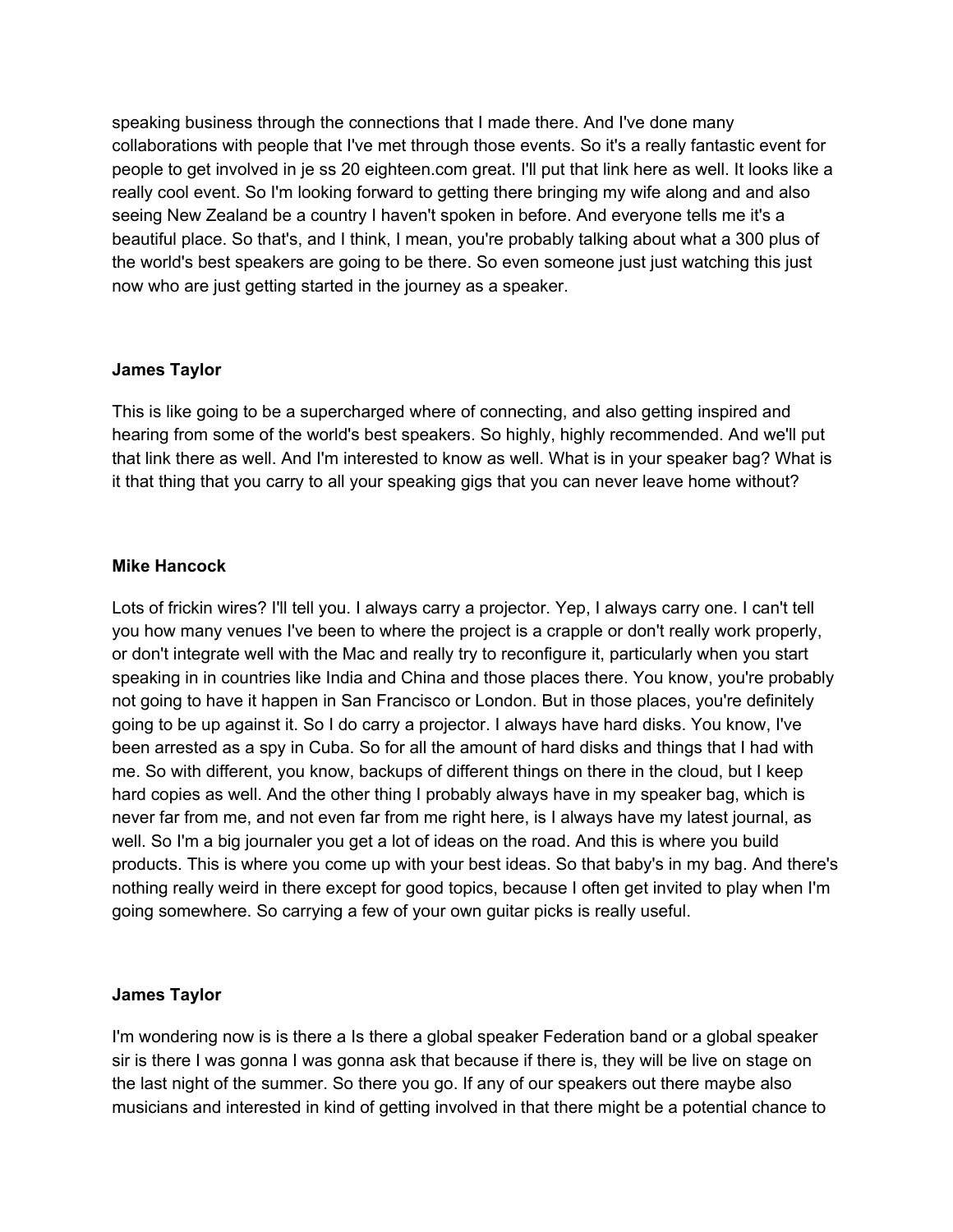sit in there with the band at the summit? A final kind of cover cover questions do you have any online resources or tools? Or absolutely, they're really you find invaluable to yourself as a speaker.

# **Mike Hancock**

The ones that I'm really enjoying at the moment is I'm enjoying capsule we use capsule for our for inner circle of members. And so there are clients that we deal the most with and that I like that because it's it's basically free and you can program it to it's a CRM package that you can program. I wouldn't use it for thousands of people but to keep tabs on you know, when you're bumping into somebody and you want to know what the latest thing they've done is that's that's fantastic. In terms of apps, probably I'm everybody's using WhatsApp these days. I don't tend to use a lot or I don't use my phone. My phone is a camera disguised as a phone so I don't take phone calls. So that would be something even though it's here but it's been on the whole time that I was here let me have a look and tell you one other one that I live here I've got my all my rental car apps and my booking.com apps and and things like that is probably definitely the ones that are used. And the other one that I'm really liking at the moment is well there's two actually I'll tell you this one. This is all I want to tell you this one this is a no no because it's a great app to actually get rid of people you don't like so I tell you that case anybody gets rid of your eye, but the one I actually like is I like scanner for me. Because when you're on the road a lot you you know you got to sign a lot of documents and everything like that. This allows you to do it all I can have it sent to my PC, I can scan the doc off my PC with the scanner app, I can add my signature to it and send it back. So I don't need printers and, you know, trying to get printers in hotels at work and things like that is a real pain so I really like that app but I try and keep it pretty lean. So that Netflix is the other app that I use quite a lot what not to travel

## **James Taylor**

and what about if you could recommend just one book and also one record one album to our listeners a slightly unusual choice but I think is very apt for yourself as a as a musician as well. What would that book and what would that record be?

## **Mike Hancock**

Um, the book would probably be probably be the alchemist Paulo Coelho. It's a phenomenal book that that will inspire people. And the album, I think is probably going to be wishy washy here, Pink Floyd. Right. Because it's cross generational. You can chill out to it on a plane but you can also really get into it as well. So so that would be it. Although I use All sorts of different music from, you know, hardcore Drum and Bass to country in western in what I do. And a final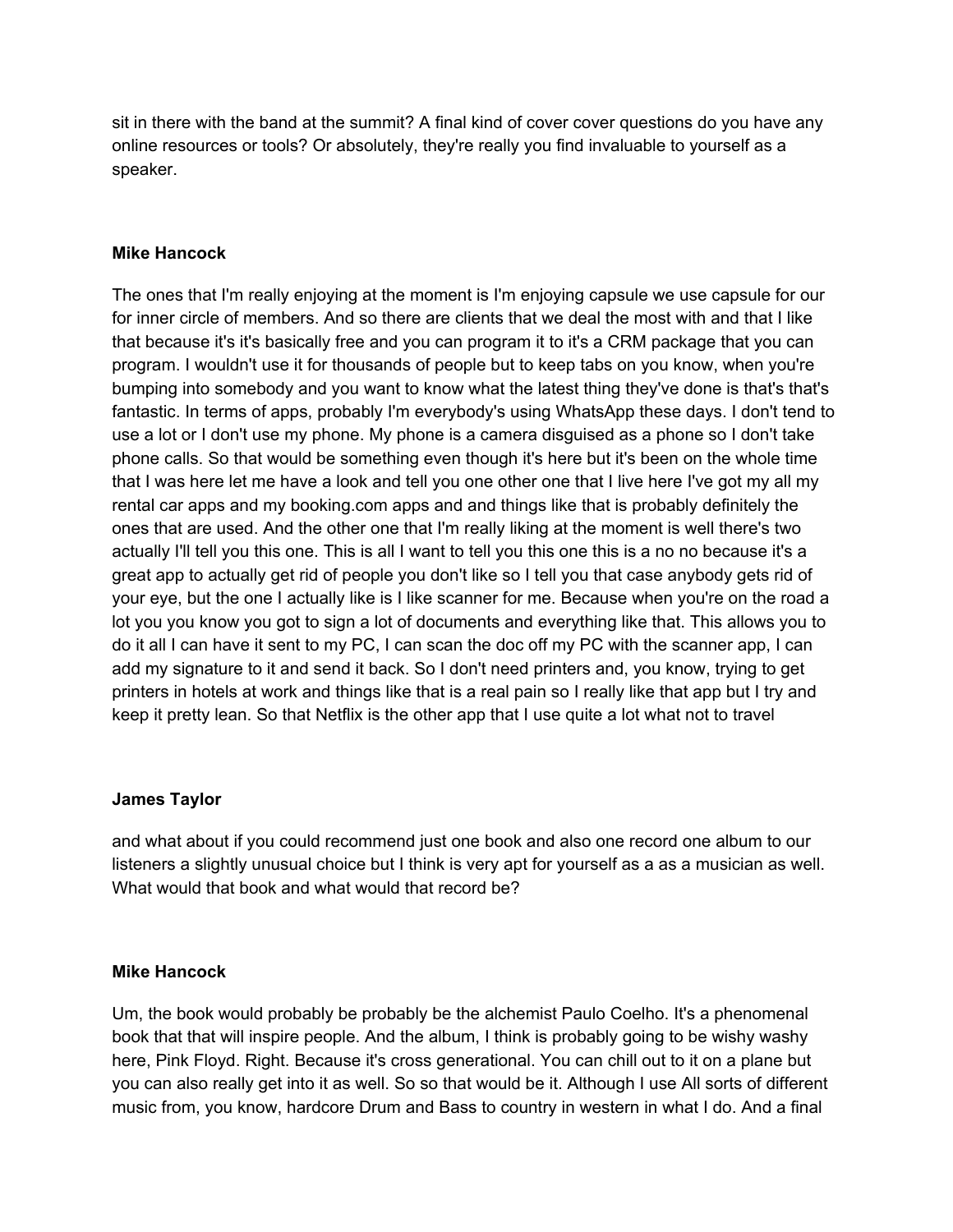question for you, Mike, let's imagine you woke up tomorrow morning in South Africa or New Zealand or wherever you are,

## **James Taylor**

wherever you'd like to be, and you have no contacts. No one knows who you are. You don't know anyone, but you have all the skills and you have all the the chops and experience you've acquired as a speaker, but you have to restart, what would you do? How would you restart things?

### **Mike Hancock**

I think it'd be in some ways, fantastic. I mean, the beautiful thing is you have all your experience. So all of those products and books and things that you created that you think are really my start date that so you don't have that problem anymore. So you'd start what I would do is I would sit down number one, and refocus on my values. What are my values? Number two is I'd look at the areas of my real passion, that map matched my values, and then I would super micro niche in an area my real passion, and I build a platform and I do one or two pre prop free products, then I build a couple of funnels for those. And I'd start some stimulation going, and then I'd start conversing with some of those people. And I'd take medium term view on that, to build the type of business that I really wanted to build. I think so many speakers end up speaking about topics that they really aren't that interested in. And it's because they, you know, maybe they were a sales and marketing manager in their job, so to speak on sales and marketing, but it actually doesn't interest them. So I

#### **James Taylor**

go right back to my values. That's where I'd start. And you very kindly offered all of our attendees here at the summit, our free report that you've put together and I was just reading before we came on earlier, it's great report. It's called the 11 secrets to being a successful speaker. And we've kind of we've just kind of covered a little bit of one like two of them the bridges of productizing and the powerbrokers bit, goes over all the others and goes much more in depth as well. So we're going to have a link here on this page to that so people will be able to Get that as well. We'll also have a link here for the the global speakers summit in New Zealand so people can book their tickets and maybe put forward for them to themselves to speak at that event as well. What other ways that people, good places for people to connect with you, Mike and to learn more about all your different products and programs you have happening?